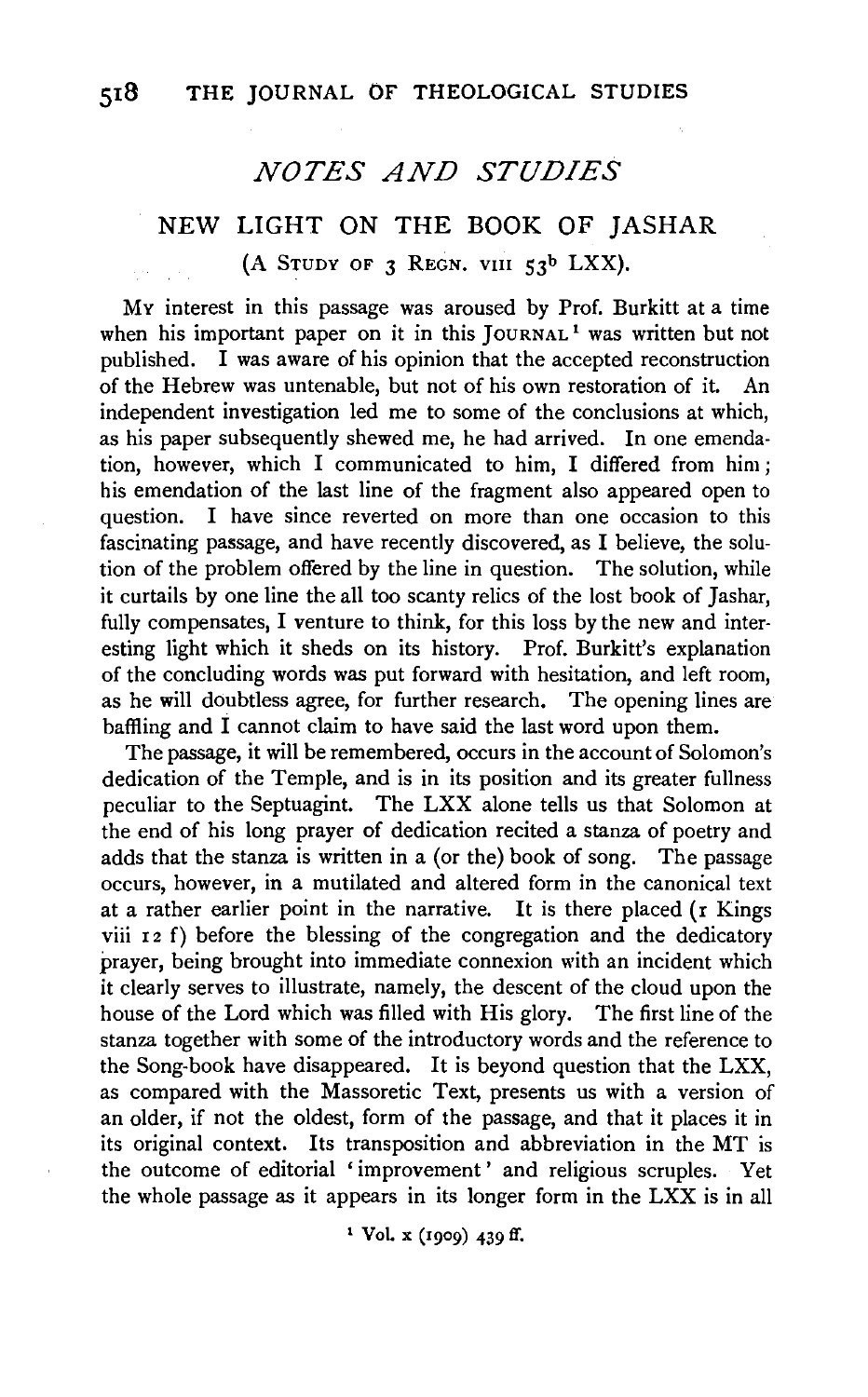probability a gloss, though a very ancient one. In the attempt to restore the original Hebrew the fundamental question arises : had the poem originally any reference to the dedication of the Temple? If not, how and when did the ascription to Solomon arise ?

Now, it Will be shewn in the sequel that at a date not later than about the third century B. c. the stanza in its longer LXX form, or the poem of which it formed part, was set to music for liturgical use. At that date, therefore, it had received official sanction as a religious poem and was probably ascribed to Solomon. I have therefore in the first part of my paper attempted to restore the Hebrew, with assistance from Prof. Burkitt's article, on the assumption of Solomonic authorship. Since, however, there are not a few indications of the possibility of a non-Solomonic origin, I have in the final portion been bold enough to hazard a theory with regard to a yet older and secular form of the poem. The middle portion brings some 'new light ' to bear on the Song-book as a whole.

L

The passage runs as follows in Dr Swete's text, with the exception that *Kvpws* is here shifted from the first to the second line of the quatrain and the punctuation altered accordingly. The portions which have no equivalent in the MT are enclosed in square brackets.

<sup>T</sup> ' ,, ,, "'i1 ' ' [' ' A • ' OT£ *El\aJI."!CT£V ""'<aii.WfU'JV tnr£p* TOV OtKOV *WS CTVV£TtA£CT£V* roil *oixo8op.ijuat aim)v*  "Ηλιον έγνώρισεν έν ούραν<u>ω</u><sup>.</sup>] *Kύριος είπεν του κατοικείν έκ γνόφου.*  $O$ *iκοδόμησον οίκόν μου, οίκον έκπρεπή σαυτώ,* roil *KaTO£K£tv* f.1r~ *Kli£VoT"!Tos.*   $\lceil$ ούκ ίδου αύτη γέγραπται έν βιβλίω της ώδης;]

The variant readings are practically negligible, Prof. Burkitt having conclusively shewn that  $\ell \sigma \tau \eta \sigma \epsilon \nu$  of the Lucianic text is a mere emendation of the harder *εγνώρισεν*, not a direct translation from the Hebrew. *Eυπρεπή* is read by A and most MSS for εκπρεπή: *κενότητος* of A is a mere itacism. The only substantial variant deserving consideration is *εν γνόφω* of A and the majority of MSS, as against εκ νόφου (εκν.) B and 245 (a cursive described by Field as Lucianic),  $\epsilon_{\kappa}$   $\gamma\nu\delta\phi$ ov 119. I21,  $\epsilon_{\kappa}$ *v6rov* Ethiopic (as cited by Burkitt).

The earlier passage in the MT runs in the R.V.  $\rightarrow$ 

' Then spake Solomon, The Lord bath said that he would dwell in the thick darkness. I have surely built thee an house of habitation, a place for thee to dwell in for ever.'

The *crux* in the *first* line of the stanza is  $\partial y \psi$  *d* pure **I** had seen, as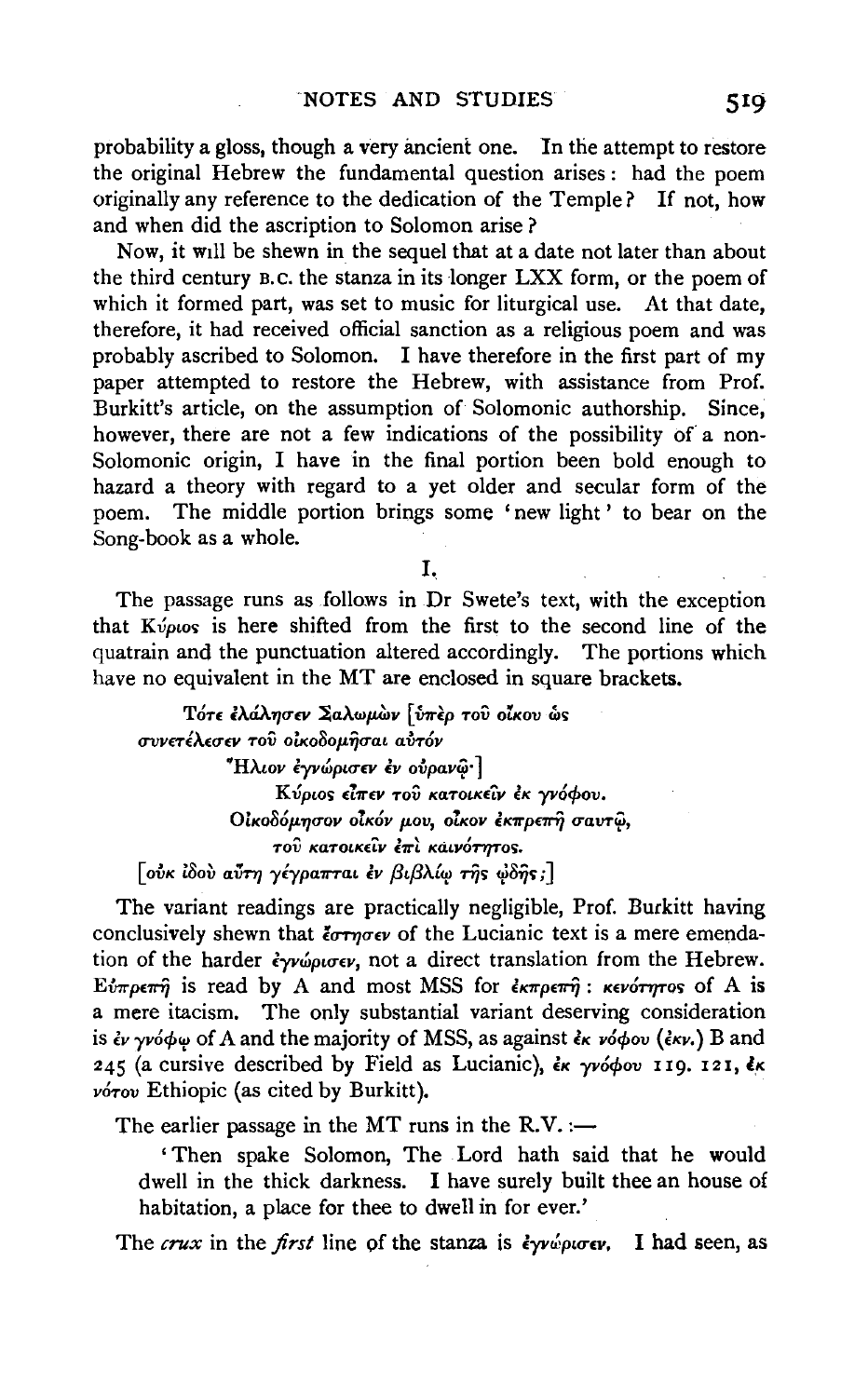Prof. Burkitt saw, that this word could only represent, as it consistently represents throughout the LXX, a Hebrew הּוֹדִיעָ, the hiphil or causative of l11; 'know', and that W ellhausen's j•:Jit (which seemed to account for the other Greek variant  $\ell\sigma\tau\eta\sigma\epsilon\nu$  (הכין must be abandoned. הודיע But 'made known' is unmeaning in the context and must be due to a misreading of the original by the Greek translator. Prof. Burkitt, by altering the middle radical and assuming that • was not written, emended the word to והופע) 'Shine': 'Sun, shine forth in the heaven!' It had occurred to me that without the alteration of a letter, by a mere redivision of the words, which in the original would be written without break, a sequence of ideas was presented consistent with each other and with the following line. I assume with Prof. Burkitt that  $\cdot$  was not written. By merely breaking up הוריע into two parts and appending to the second part the first letter of the next word we obtain instead of

> $(a)$  שמש הוריע בשמים  $(b)$  שמש הוד יעב שמים

i. e. 'Sun-glory-beclouds <sup>1</sup>-heavens.'

The syntax, it is true, presents difficulties, the words being capable of at least two interpretations, either 'The sun of glory beclouds the heavens' or 'O sun, (the) Glory beclouds the heavens'. The latter is more suitable to a description of a Theophany, and I assume that it is intended. Both the new words have special associations with Jahwe's revelation of Himself and are quite in keeping with the context.

הוד is a poetical word denoting 'splendour', especially divine splendour, the 'light and glory which God wears as King'. God's glory (הור) covers the heavens (Hab. iii 3), is 'above the heavens' ( $\Psi$  viii  $2 \lceil 1 \rceil$ ), 'above earth and heaven' ( $\Psi$  cxlviii 13): He clothes Himself with it, putting on light as a garment ( $\Psi$  civ 1).

:131 is a dark cloud or cloud-mass, also associated with J ahwe : He rides upon them as in a chariot (Isa. xix r,  $\Psi$  civ 3) or envelopes Himself in them ( $\Psi$  xviii 12 [11]  $f = 2$  Sam. xxii 12). The corresponding Hiphil verb 'becloud' occurs once in the O.T., in Lam. ii I : 'How hath the Lord covered the daughter of Zion with a cloud (יעיב, LXX  $\epsilon$ yvóφωσεν) in his anger ! '

The conjunction of the opposite ideas of glory and darkness, and the thought of darkness occasioned by God's glory is thoroughly Hebraic : witness, e. g., in this very context the interchange of ' the cloud filled the house' and 'the glory (כבוד) of the Lord filled the house' (r Kings viii 10 f), and compare Milton's 'Dark with excessive bright thy skirts appear, Yet dazzle Heaven '.<sup>1</sup>

 $'$  being the defective way of writing  $y'$ . Cf. note 2 on p. 525.

<sup>2</sup> Paradise Lost iii 380 f with the context.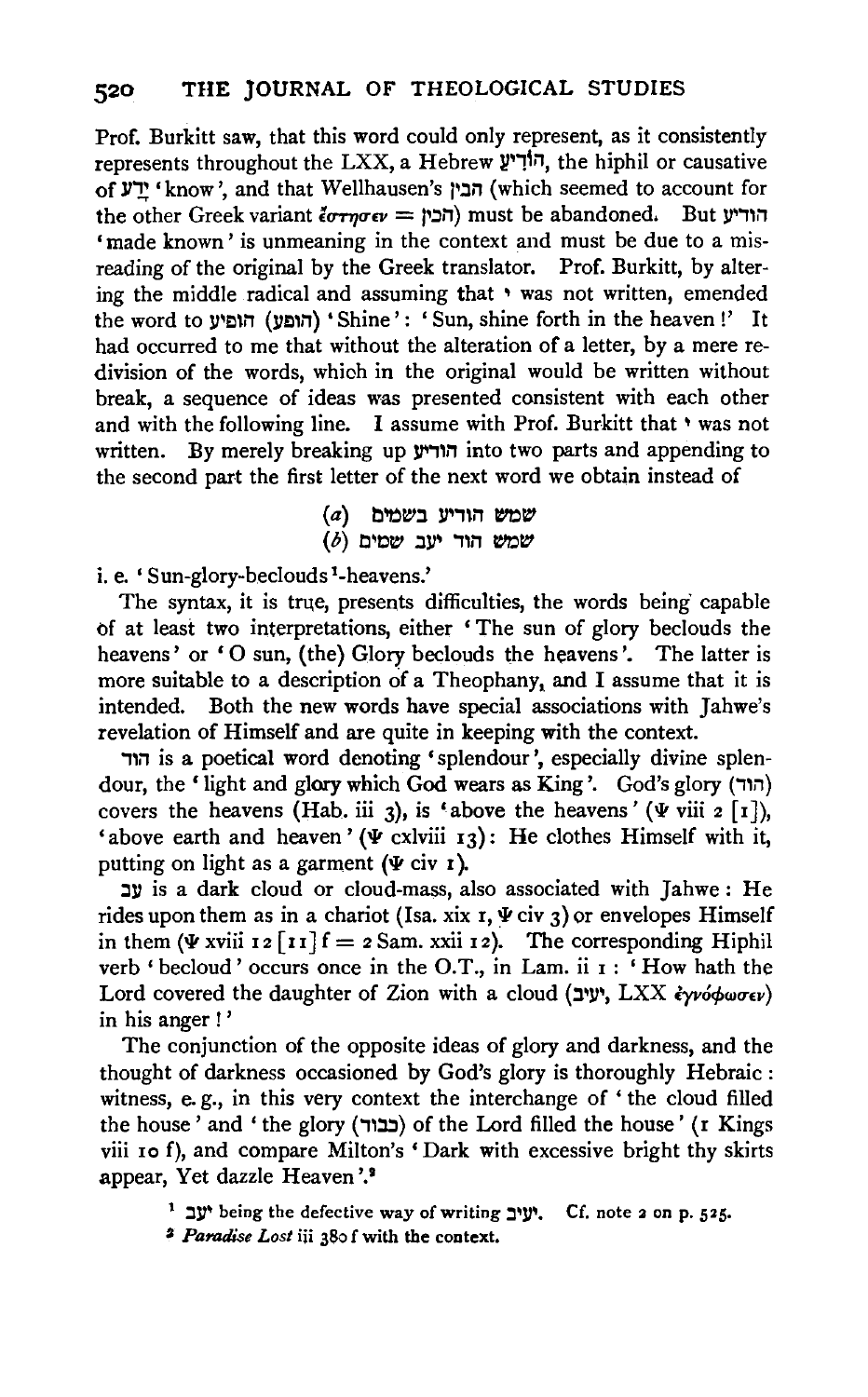In the *second* line of the stanza the only debatable point of real importance is the variant  $\epsilon_{\kappa}$  *yvócov*, as against  $\epsilon_{\nu}$  *yvóco* of the majority of MSS which are supported by the MT  $(a)$  in the parallel passage. I am not prepared to dismiss  $\epsilon_{k}$  *yvódov* so lightly as does Prof. Burkitt, who considers that it 'must ultimately be a mere mistake'. A reading attested by B, the Ethiopic version and a cursive described as Lucianic, i.e. with early authority in Egypt, Ethiopia, and possibly Syria, must be one of great antiquity. If  $\partial v$  is original,  $\partial \kappa$  no doubt originated, not in a ' mistaken ' misreading of N as K, but in the normal assimilation of consonants. The papyri shew that final *v,* especially in monosyllabic words, was from 300 to 150 B.C. commonly assimilated to  $\gamma$  before gutturals (*έγ γαστρί*, &c.): after 150 B. c. such assimilation is rare.<sup>1</sup> 'Ev *γνόφω* would therefore in the early Ptolemaic period become *εγ γνόφω*, and in Egypt  $\gamma$  (which Egyptians seem to have had a difficulty in pronouncing<sup>3</sup>) might be further altered to *κ*, producing εκ (γ)νόφφ (cf. εκ *γαστρί* Job xv 35 A). But *εκ γνόφου* is far more likely to have been altered to the easier  $\epsilon$  *yv6dw*. Moreover a closer investigation seems to shew that the harder reading is in reality not merely 'transcriptionally' but also ' intrinsically' the more probable. That God dwelt in the thick darkness was a commonplace of Hebrew thought (Ex. xx 2 I, &c.). But here we have reference to a *promise*,<sup>3</sup> which leads us to expect a gracious departure from the recognized ways of the Deity as hitherto revealed. Jahwe has promised to come out from His isolation in the darkness of the thunder-cloud, and to dwell in an earthly abode ! For the phrase 'to dwell outside the darkness' we may compare Gen. xxvii 39 (Isaac's blessing of Esau)

משמני הארץ יהיה מושבד ומטל השמים מעל

which R.V.<sup>mg</sup> with many commentators renders 'Away from the fatness of the earth shall be thy dwelling and away from the dew *ot*  heaven from above.'<sup>4</sup> The Genesis passage (מישבך) brings us to the only other point to be mentioned in this line of the Jashar stanza, viz. that *Tou* KaTOLKEiv here, as in line 4, probably represents  $\forall$ שבן; ו $\forall$ ' to tabernacle ' of the MT seems to be an editorial 'improvement'.

In the *third* line again it is not, I venture to think, so obvious that *olKo86p.7JCTOV olK6v p.ov* ( = ~m::l m.::l) is 'a mistake for the MT ~n~~.::l *m.:l* '. W~.::l is certainly more likely to have been *corrupted* into ~n~.::l than *vice versa;* but the former may quite well be an ingenious emendation of the Massoretes who found the other reading obscure. The Greek

<sup>1</sup> Mayser *Gramm. der griech. Pap. aus der Ptolemäerzeit* 230 ff; cf. the writer's *Grammar of the O. T. in Greek* 130f. 2 *Gramm. of O. T.* 100 note.

s  $\frac{1}{2}$  commonly of a promise (2 Kings viii 19 &c.), sometimes of a threat.

' Cf. also Prov. xx 3 שבת מריב 'to sit away from strife' and other uses of  $\uparrow$ 'away from ' or ' without' cited in BDB *Heb. Lex.* 578<sup>b</sup>.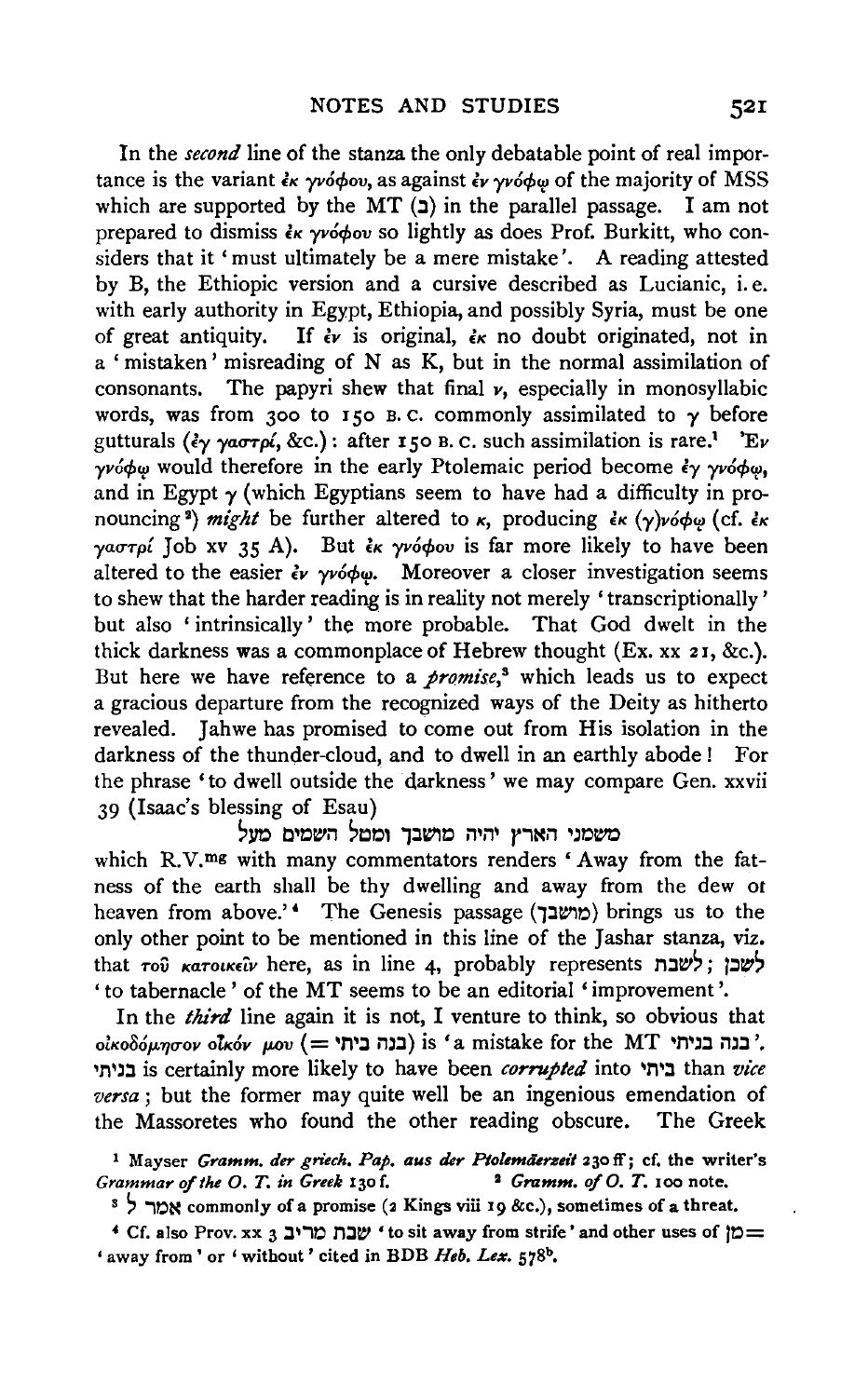translator possibly saw a reference in the first half of the line to the palace which Solomon built for himself, but the words, if correctly rendered by him, are doubtless to be explained by  $\Psi$  cxxvii **1** (a Psalm which, be it noted, the title incorrectly ascribes to Solomon) 'Except the Lord build the house, they labour in vain that build it'. Solomon asks Jahwe to assist in the building or the establishment of the house of splendour which he has designed for Him. We may equate  $\epsilon_{K\pi\rho\epsilon\pi\hat{\eta}}$ with MT : בל, a rare word which, as Prof. Burkitt has shewn, must from its associations connote something like 'a *heavenly* palace' on earth.

The *fourth* line of the quatrain, which in the Greek runs 'To dwell upon newness', in the Hebrew 'A place for thee to dwell in for ever', appeared to Prof. Burkitt the *crux* of the whole passage and the reconstruction of the Hebrew underlying the Greek to be beset by insuperable difficulties. His alternative renderings of the restored Hebrew were

'For thy dwelling at the New Moon Feasts',

or, 'For Sabbaths and for New Moon Feasts'.

These renderings represent an original which fairly<sup>1</sup> accounts for the Greek text, but they entirely fail to explain the MT reading 'for ever'.

I venture to think that I have found the clue to the puzzling divergence between the LXX and the MT at this point. What appears to be the last line of the quatrain proves, if I am not mistaken, to be no part of the poem at all, but to belong to the comment which follows, referring the reader to the source from which the poem is taken. The hint was given me by a suggested explanation 2 of a rather similar puzzle in connexion with another extract from the Book of Jashar. Readers of the magnificent Dirge of David over Saul and Jonathan must often have pondered over the meaning of the intrusive and irrelevant words which are interposed between the introductory clause and the Dirge itself. 'And David lamented with this lamentation over Saul and over Jonathan his son : (Also he bade them teach the children of Judah the use of the bow: behold, *it is* written in the book of Jasher.) The beauty of Israel is slain,' &c. $*$  We recognize that the bracketed clause is a gloss, and the R.V. rendering *'the song* of the bow' goes some way to explaining it. But how much more intelligible the gloss becomes if we recognize that not merely is 'the bow' a title, but that the immediately preceding words also form part of the title. The Hebrew of the words

1 'Eπl καινότητοs should represent  $y \rightarrow y$ -not על חדשים של which Prof. Burkitt's rendering requires.<br><sup>2</sup> Art. JASHER in *Encycl. Bibl.* I take the idea from the article, without adopting

Dr Cheyne's emendations, which, as the sequel will shew, are unnecessary. The suggestion, I since find, had already been made by Lord A. Hervey in the *Speaker's Commentary.*  $\begin{array}{c} 3 \text{ s and } 17 \text{ f} \text{A. V.} \end{array}$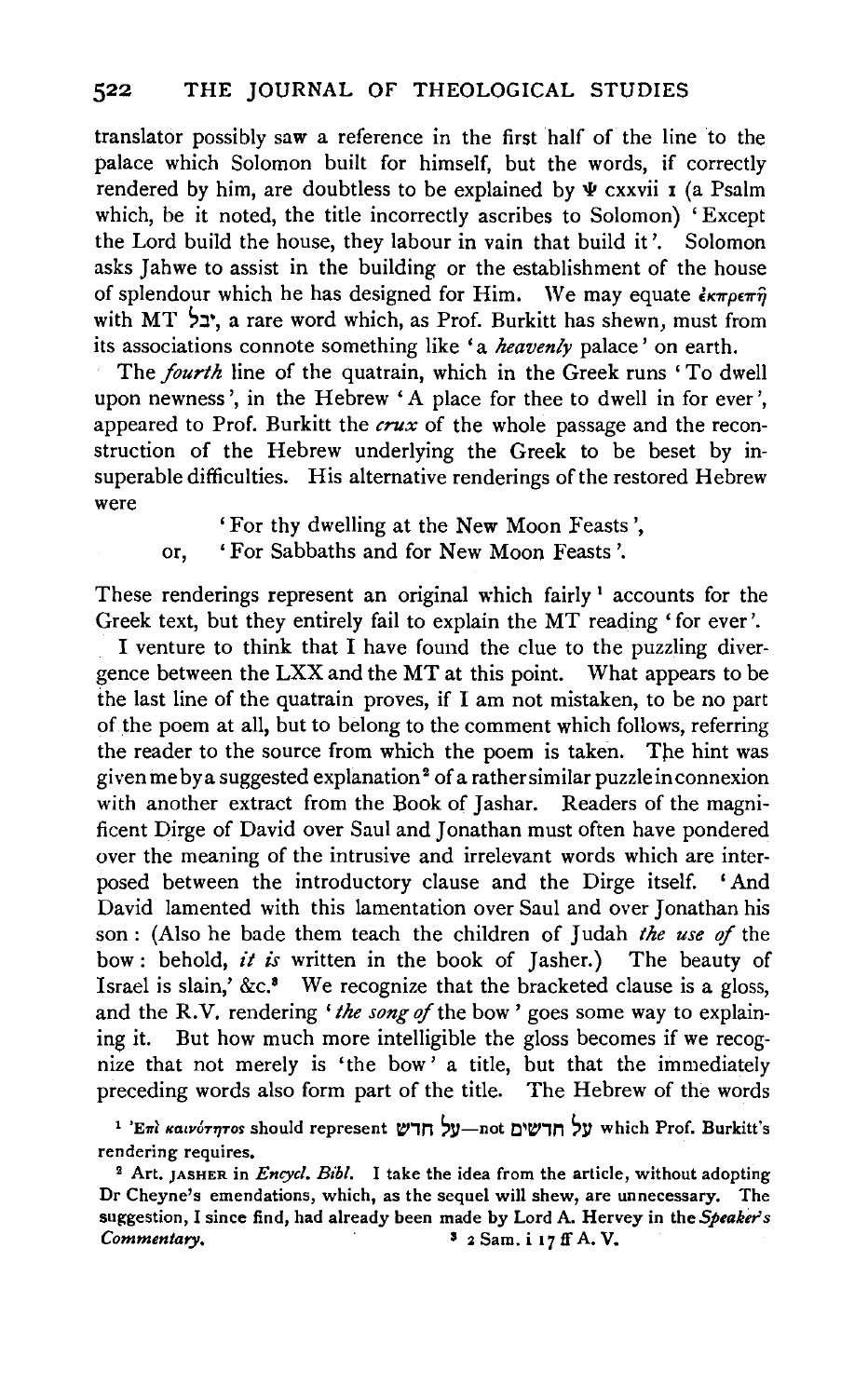י Also he bade . . . the bow' runs יו השת ללמד בני הודה קשת ' bow' is absent from the LXX and appears to be a secondary gloss. The is absent from the LXX and appears to be a secondary gloss.  $passage$  should run as follows :-

' And he said  $:$ ---

For instruction. (To) the sons of Judah.  $[Down-song]$ <sup>1</sup> See the writing in the book of Jashar.

'Thy glory(?), O Israel, is slain upon thy high places!' &c.

ללמד, LXX *Tov διδάξαι*: the identical phrase occurs as part of the title to  $\Psi$  lx (LXX lix), where the LXX renders  $\epsilon \delta s \delta a \delta a \chi \eta \nu$ , R.V. 'to teach'. The Psalm and the title are both regarded as ancient by Dr Briggs : both Psalm and Dirge were apparently 'to be committed to memory for recitation' (Kirkpatrick, comparing Deut. xxxi 22). 'Sons of Judah' recalls 'of (or "to") the sons of Korah' (i.e. belonging to the minor collection of Psalms made by that guild) which occurs in the titles of eleven of the canonical Psalms. ישה ' bow' may either be the 'bowsong'<sup>2</sup> (analogous to 'the bush' = the passage about the bush, &c.) or possibly a technical musical term of which the meaning is lost.

In the light obtained from this explanation of the exordium to the Dirge we turn to the words which close the Dedicatory Song of Solomon : *του κατοικείν έπι καινότητος.* ούκ ίδου αύτη γέγραπται έν βιβλίω  $\tau\hat\eta$ s မှဝိ $\hat\eta$ s ;

Tov *Kaτοικεῖν* is undoubtedly intended to represent  $\mathcal{L}$ שׁׁבַּת, But לשׁבַת, if it is a verb at all, means 'to dwell (in)' : a suffix is required to express the meaning 'for thee to dwell in'. In the MT the suffix is duly appended and, to make the meaning still plainer, the word ' place' is prefixed : טכון לשבתך. This, however, is a clear case of editorial emendation. לשבח, therefore, in the original did not mean ' for thee to dwell in', but it did mean 'For the Sabbath' (not 'For Sabbaths' as Prof. Burkitt suggests). This recalls the title to  $\Psi$  xcii (LXX xci) מומור 11:Jt:'il J:lll' jl;!l, *>VaA.p.o<>* <PO~<> *ei<> rqv* ~p.epav *'TOV uaf3f3a'TOV.* Further instances of the allocation of particular Psalms to the Sabbath or other day of the week occur in the LXX titles, though absent from the MT : xxiii (LXX) της μιας σαββάτων, (?) xxxvii περί σαββάτου, xlvii δευτέρα  $\sigma a \beta \beta$ άτου, xcii είς την ήμέραν τοῦ προσαββάτου, xciii τετράδι σαββάτων. These parallels arouse a suspicion that to Solomon's Song of Dedication there has been appended a similar liturgical note, indicating that the Song was intended for use on the Sabbath in the services of synagogue or temple.

<sup>1</sup> Dr Cheyne (op. cit.) reads 'Of David. For the sons of Jeduthun. For the Ezrahite'. The guild of Jeduthunites has since, alas, been affiliated to the muchenduring Jerahmeel! *(Critica Biblica* iii 250).

<sup>2</sup> Or belonging to 'the Bow'-collection, which may have included Hannah's song (1 Sam. ii 1-Io), &c.: *Speaker's Comm.* on 2 Sam. i.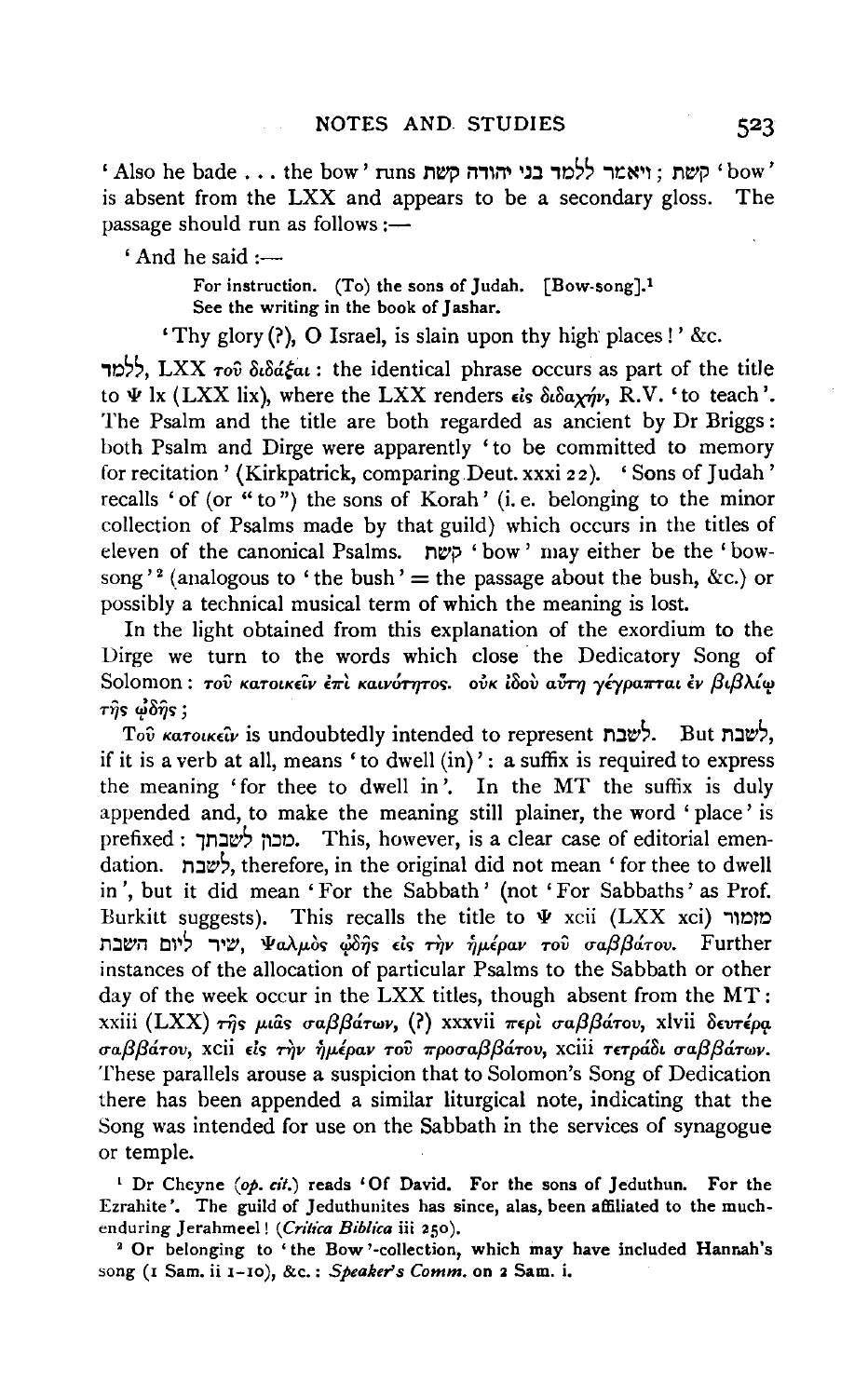### 524 THE JOURNAL OF THEOLOGICAL STUDIES

This impression is strongly reinforced by the subsequent words which have proved a puzzle alike to the ancient translators and editors and to modern commentators. The puzzle to the modern critic is to find a Hebrew original which will account both for the LXX  $\epsilon \pi i$  **Katy6rnros** and for the MT שולמים 'for ever'. Wellhausen and his followers found the connecting link in the word "עֵלוּמָים" (youth', and came, as I believe, very near the truth. Prof. Burkitt gave a Hebrew version of the LXX, but abandoned the attempt to account for the MT. Now, there occurs in the titles of two or three of the Psalms a phrase which exactly meets the requirements of the case. It is the musical direction  $y'$ י  $y'$ , A.V. 'upon Alamoth ', R.V. 'set to Alamoth '. The noun is the plural of ilO~ll ' young woman ' ; in 1 Chron. xv 20 the softer notes of 'psalteries set to Alamoth' are contrasted with 'cymbals of brass to sound aloud', and the phrase is interpreted to mean 'in maidenlike style', in other words 'soprano' or 'falsetto'. Boys' voices, rather than women's, are probably intended; in the title to  $\Psi$  ix the words  $\mathbb{R}^5$  = *pueris* are appended. The translators and editors of Scripture were apparently not musical experts, and the word עלמות is easily confused with the cognate ' עֵלוּמָים' youthful vigour' and with עוֹלָמִים 'for ever'. But we are not left merely to probabilities. We find that the phrase has actually been interpreted by two of the later translators, Aquila and Symmachus, in one or other of these ways. The following are the renderings of LXX, Aquila, and Symmachus in the four passages where the phrase (slightly corrupted in two of them) is used: $\rightarrow$ 

|                                 | MT         | <b>LXX</b>                               | Aquila                                                                    | Symmachus                                       |
|---------------------------------|------------|------------------------------------------|---------------------------------------------------------------------------|-------------------------------------------------|
| $\Psi$ ix tit.                  | על מות לבן | ύπερ τῶν<br>κρυφίων<br>τοῦ υἱοῦ          | νεανιότητος<br>τοῦ νίοῦ                                                   | περί τοῦ θανάτου<br>$\tau$ ου νίου <sup>1</sup> |
| $\Psi$ xivi (xiv) tit.          | על עלמות   | ύπερ τῶν<br>κουφίων                      | $\frac{2}{3}$ πινεανιοτήτων <sup>2</sup>                                  | ύπλο τῶν<br>alaviav                             |
| $\Psi$ xlviii<br>(xlvii) $15^3$ | על מות     | els robs<br>alŵras NART<br>$($ om. B $)$ | † άθανασία<br>! έπὶ θάνατον<br>άνανεώσει (or<br>άνακαινίσει) <sup>4</sup> | els το διηνεκές                                 |
| 1 Chron. xv 20                  | על עלמות   | ξπι άλαιμώθ                              |                                                                           | $(?)$ <sup>5</sup> $\epsilon$ πι των αιωνίων    |

<sup>&</sup>lt;sup>1</sup> Theodotion (whose rendering is unattested elsewhere) has, with *Quinta*,  $\hat{v}$ riep **dκ**μής του vioυ, Sexta νεανικότης του vioυ. **2 Αλλος·** επι νεοτήτων.

<sup>&</sup>lt;sup>8</sup> The title of  $\Psi$  xlix has probably become attached to the end of  $\Psi$  xlviii.

<sup>&</sup>lt;sup>4</sup> As attested in the Talmud and the Syro-hexaplar (see Field).<br><sup>5</sup>  $^{\prime}$ A $\lambda \lambda$ os is undoubtedly Symmachus.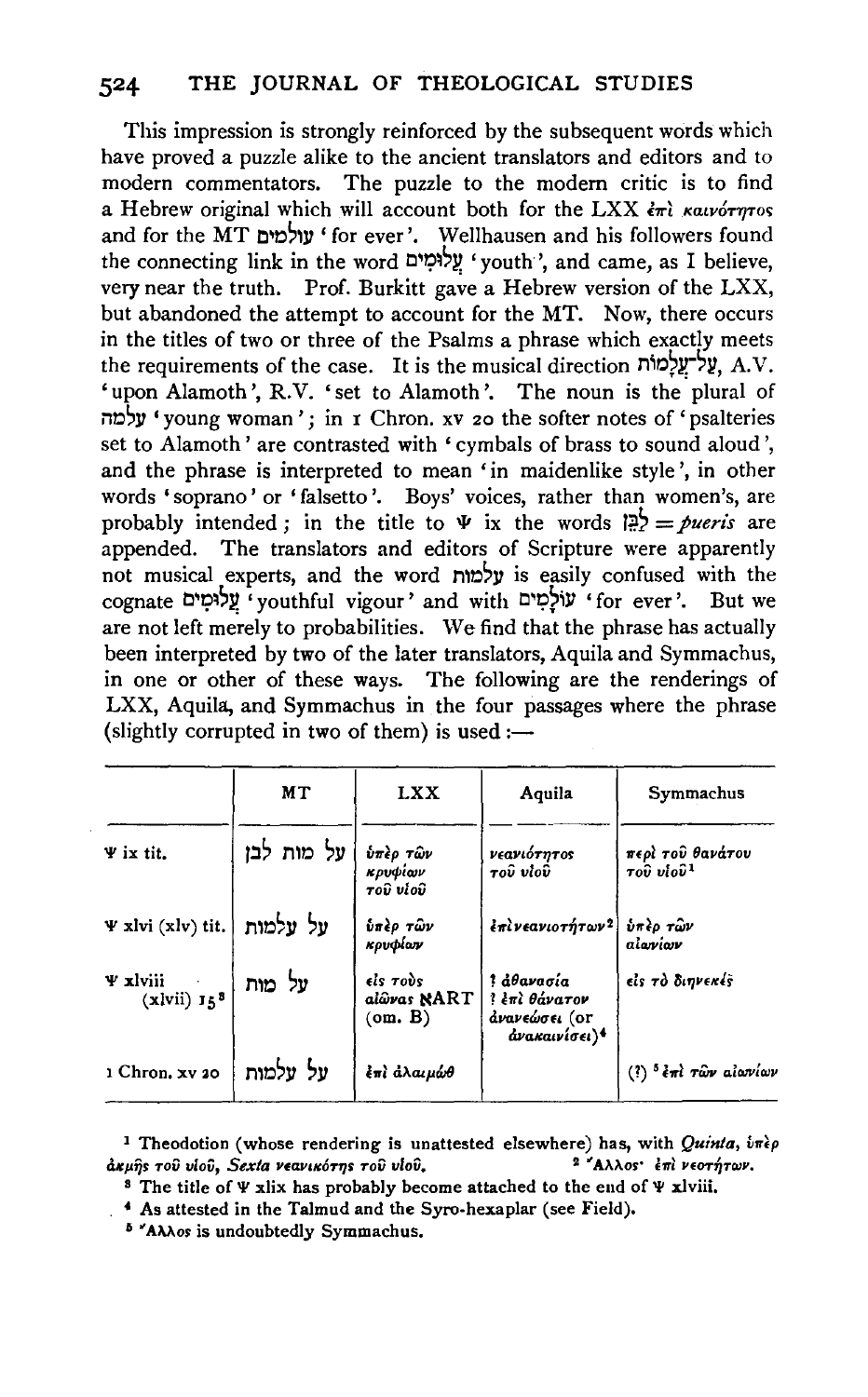E<sup>t</sup> veaviorm (os) of Aquila is not absolutely identical with  $\epsilon \hat{n}$ kauvormos of the Jashar fragment, but is sufficiently close to justify the inference that the two are renderings of the same Hebrew : the older translator by a slight and natural paraphrase (kawórns for veórns or vea $v$ <sub> $v$ </sub> $v$  $v$ <sub> $f$ </sub>) produced a tolerably intelligible rendering, which a literal version would not have produced. The explanation here given accounts moreover for the  $\epsilon_{\pi i}$  which puzzled Prof. Burkitt;  $y$  is the normal preposition to express musical 'accompaniment'; it is abnormal in expressions of time, such as 'on the New Moon Feast'. For the confusion by which the title has been incorporated into the body of the poem, we may compare the prayer of Habakkuk (iii 19), where the title, similarly placed at the end of the poem,<sup>1</sup> 'For the Chief Musician, on my stringed instruments,' appears in the LXX as a continuation of the prayer:  $(\epsilon \pi i \tau \dot{a} \dot{v} \psi \eta \dot{\alpha})$ *lm{3t{:3ij. 1u) Tov vtK1J!Tat £v* rjj *'f!oij aln-ov.* The conjecture, I venture to think, being supported by the renderings of the later Greek translators, and confirmed by the explanation of the gloss preceding the Dirge (and, as will appear later, by a similar gloss in the third Jashar citation), comes as near to certainty as a conjectural emendation can well come.

It has commonly been assumed that 'the book of Song' (הַשָּׁיר) is identical with 'the book of Jashar' {,~!Q), and on the whole the assumption seems reasonable, though we may hesitate to decide which title is the older ; the fact that the Solomon Song was set to music is slightly in favour of the former.<sup>2</sup>

The whole canto as restored will now run:-

'Sun, (the) Glory clouds the heavens,

'Jahwe bath promised to dwell without the thick darkness: (and then, the singer addressing Jahwe)

'Build Thou my house, a celestial Palace for Thyself.'

For the Sabbath. On Alamoth.<sup>3</sup>

The stanza portrays the glorious descent of Jahwe in the thundercloud from His abode in the darkness of the sky, to set His seal to the building, and to enter into possession of the new celestial abode on earth which Solomon has prepared to receive Him.

<sup>1</sup> We have to allow for the possibility that both in Habakkuk (where there is a second title at the beginning) and in the Jashar fragment the title is properly that of the next song which followed in the collection. As regards Jashar,  $\mu$  is the parallels in the other citations from that book render this explanation time. wever, the paranels in the improbable.<br><sup>2</sup>'Jashar' should probably be explained, not as = the adj. "ישר 'upright', but

 $as = \eta(r)\mathcal{C}^r$  'he sang', the title being taken from the first word in the book; cf. the introductory וישור to the two ancient (? Jashar) songs in Ex. xv 1, Num. xxi 17, and the similar Hebrew titles for the books of the Pentateuch.<br><sup>3</sup> i. e. 'For soprano voices.'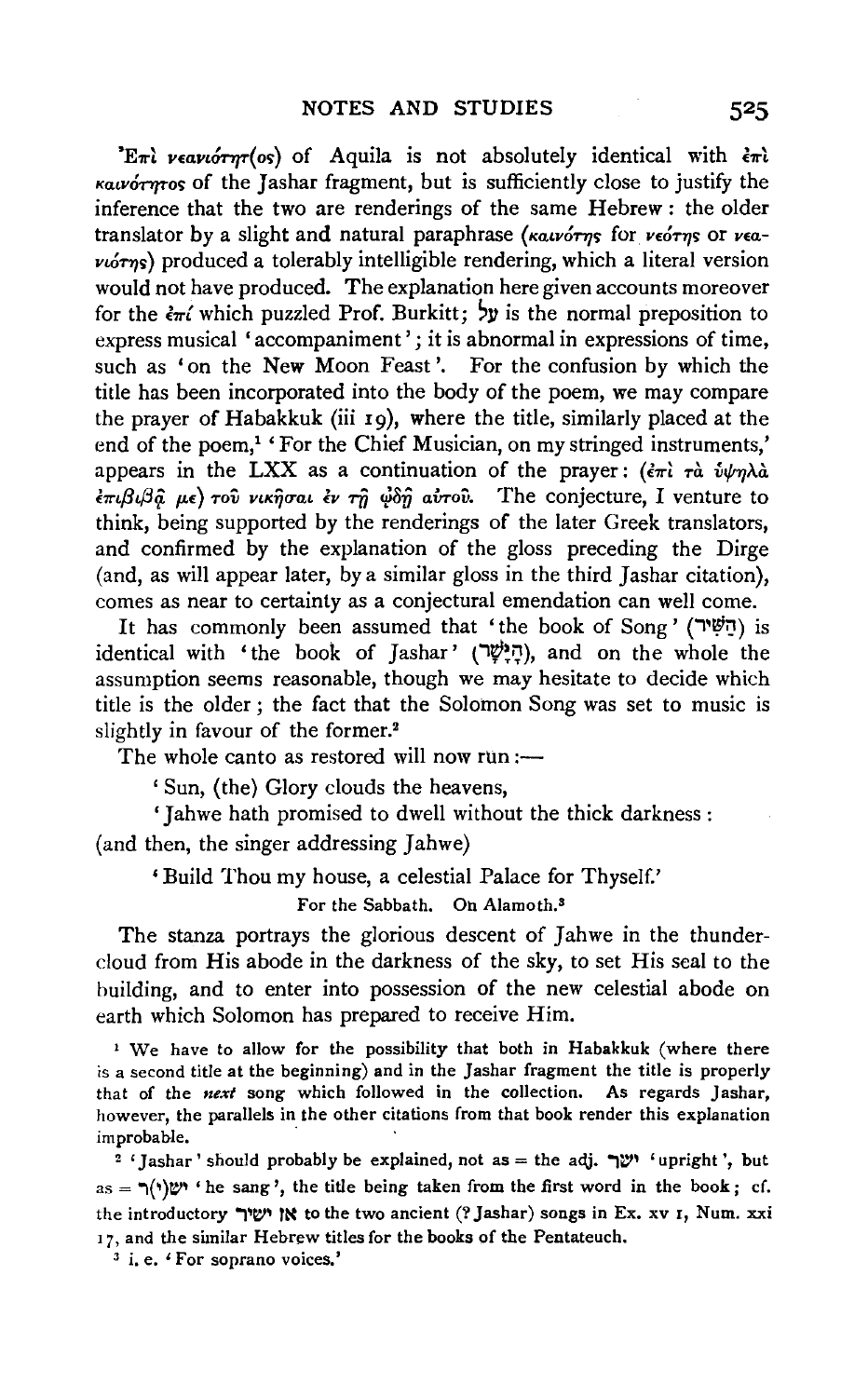II. THE TITLES IN THE BOOK OF JASHAR.

We have found that two out of the three citations from the lost Songbook have titles attached to them. It is natural to enquire whether this may not also be the case with the third. Let us look at Jos. x 12 f. We observe first that the incantation to the sun is followed in the MT (though not in the LXX) by the formula of reference familiarized by its use with the other extracts, 'Is not this written in the book of Jashar?' Turning to the prelude we are again struck by the occurrence of words in the MT which are absent from the LXX, interposed, just as the title is interposed in David's Dirge, between the introductory 'And he said' (יאמר) and the actual incantation. The words are 'יאמר) and the actual incantation. The words are  $\frac{1}{2}$ ' to the eyes of (i.e. in full view of) Israel'. They call up a picture of the whole army 'standing at ease', with eyes riveted on their leader or the heavens as he adjures the sun to stand still. But was this the original meaning? We are irresistibly reminded of the allusion to 'the sons of Judah' which precedes the Dirge, though we hesitate to make the easy emendation to לבני ישראל, All cause for hesitation, however, is dispelled by the discovery that Aquila actually had these very words in his text ! It is to the Syro-hexaplar that we owe the important piece of evidence that Aquila's version was  $\pi \rho \delta s$  *viovs* 'I $\sigma \rho \alpha \gamma \lambda$ (Field), or perhaps rather *το*ις *νίοις 'Ισραήλ*. The parallel with the Dirge leaves little room for doubt that here again we have a title : '(Belonging) to (the collection of) the sons of Israel.' We see how

' And he said  $:$   $-$ 

To the sons of Israel.

• Sun, stand still .. .'

would inevitably become 'And he said to the sons of **1.,** Sun, stand still', and how the latter, being nonsense, would demand some such emendation as appears in the MT.

Let us put together the long obscured and now recovered titles of these old songs and see what results are obtainable from them. The formula of reference to the title of the whole collection is an invariable concomitant of the minor titles, though placed in varying positions, and must be considered along with them. We have: $\leftarrow$ 

|  |  |  | (a) Joshua's Incantation |  |
|--|--|--|--------------------------|--|
|--|--|--|--------------------------|--|

| $\mathcal{L}_{\mathcal{L}}$                |                                          |  |
|--------------------------------------------|------------------------------------------|--|
| To the sons of Israel $\dots$ .            |                                          |  |
| Is not this written in the book of Jashar? | $\Big\}^{\text{MT}}_{(not \text{ LXX})}$ |  |
| $(b)$ David's Dirge                        |                                          |  |
| For instruction. (To) the sons of Judah.   | MT, LXX                                  |  |
| Bow (song)                                 | MТ                                       |  |
| Behold it is written in the Book of Jashar | MТ                                       |  |
|                                            |                                          |  |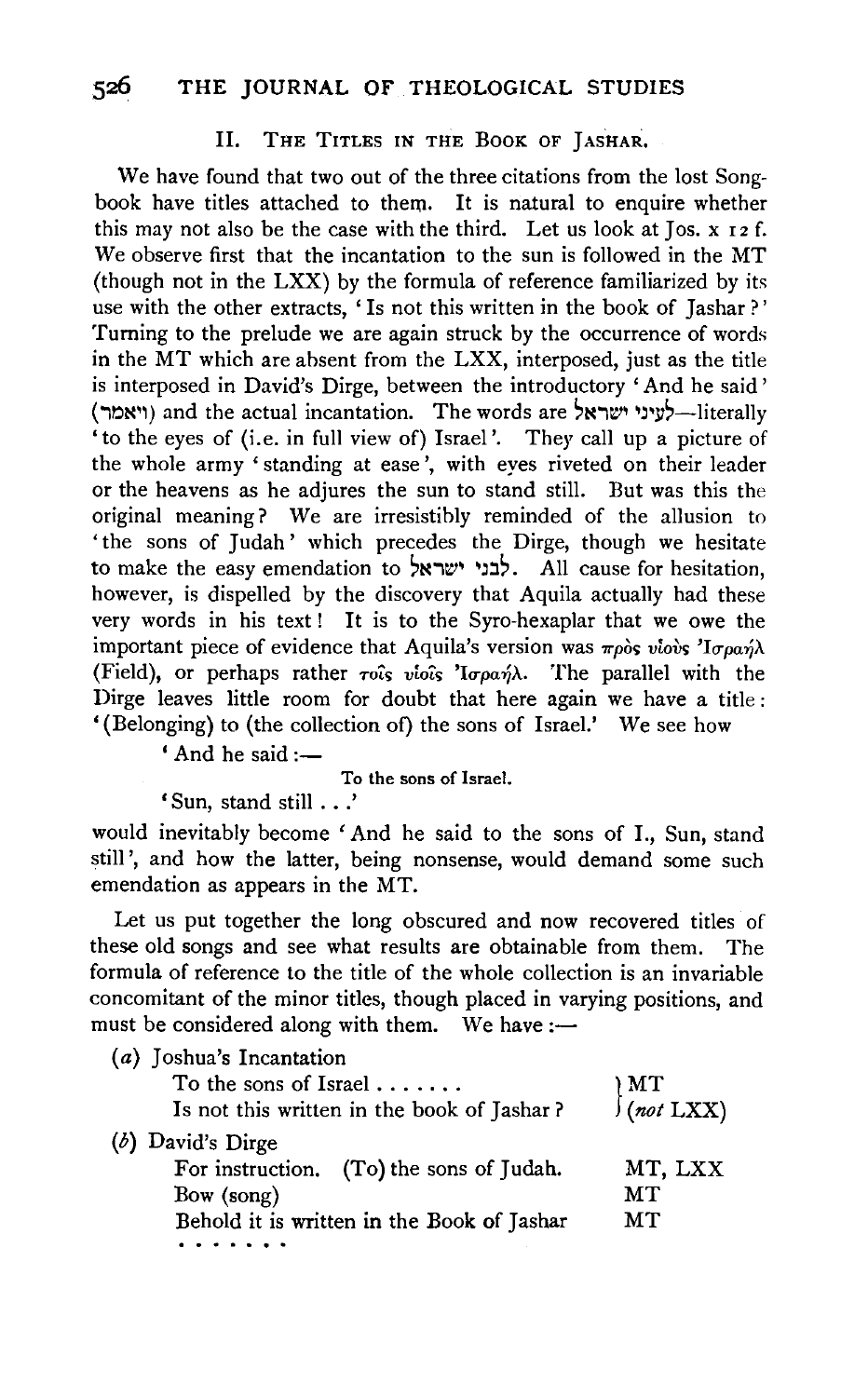#### $(c)$  Solomon's Song of Dedication

. . . . . . . For the Sabbath. On Alamoth (= Sopranos) ) LXX (not MT; Is not this written in the book of the Ode  $(or)$  probably Jashar)? *excised)* 

The results which emerge are as follows :-

(i) The Book of Jashar, like the Psalter, comprised minor collections. It was divided, so to speak, into chapters. We know the names of two of these minor collections, that of 'the children of Judah' and that of 'the children of Israel'. The names are complementary to each other, and this suggests that they are possibly· the names of the two main collections. The names resemble the title 'To the children of Korah' which we meet with in the Psalter, yet with a difference. The postexilic Korah collection 'made in the early Greek period' (Briggs) derives its title from a guild of temple-singers. The titles of the two collections in Jashar are taken not from any narrow clique, but from the two comprehensive territorial or tribal divisions of Palestine in the period of the Divided Monarchy. We are irresistibly reminded of the two oldest narrative-writers in our Bible, known as J and E and commonly associated with the Southern and the Northern kingdom respectively. There is a presumption, at any rate, that these titles are early, and that they may even go back to the time of the Monarchy.

(ii) Solomon's Song has no corresponding 'territorial ' title, but it has attached to it the very interesting liturgical note informing us that it was once set to music. Musical rubrics of this kind are not likely to have the high antiquity suggested for the territorial titles. It has been observed<sup>1</sup> that in the Psalter musical instructions as to voice, instrument, or tune are attached only to those Psalms which belong to the collection of' the chief Musician' or 'Precentor', and the reasonable inference has been drawn that he was the first to introduce them. Now the 'Precentor's' date has been ascertained to have been 'the middle Greek period', about 250 B. c. : he was a contemporary of the Chronicler, whose interest in the temple-singers, of whom he was probably one, is well known. We may infer that the addition of the title 'On Alamoth' to Solomon's Dedicatory Song was probably not made before this period. The date of the title does not of course give us the date of the poem : yet the fact that this poem has the later musical rubric, while it lacks the older tribal title, is perhaps a slight indication that it is not one of the oldest poems in the anthology.

(iii) How did the titles find their way into the 0. T. and what purpose do they serve there? The textual evidence at their first appearance

1 Briggs *Psalms (lnt, Crit, Comm.)* lxxv.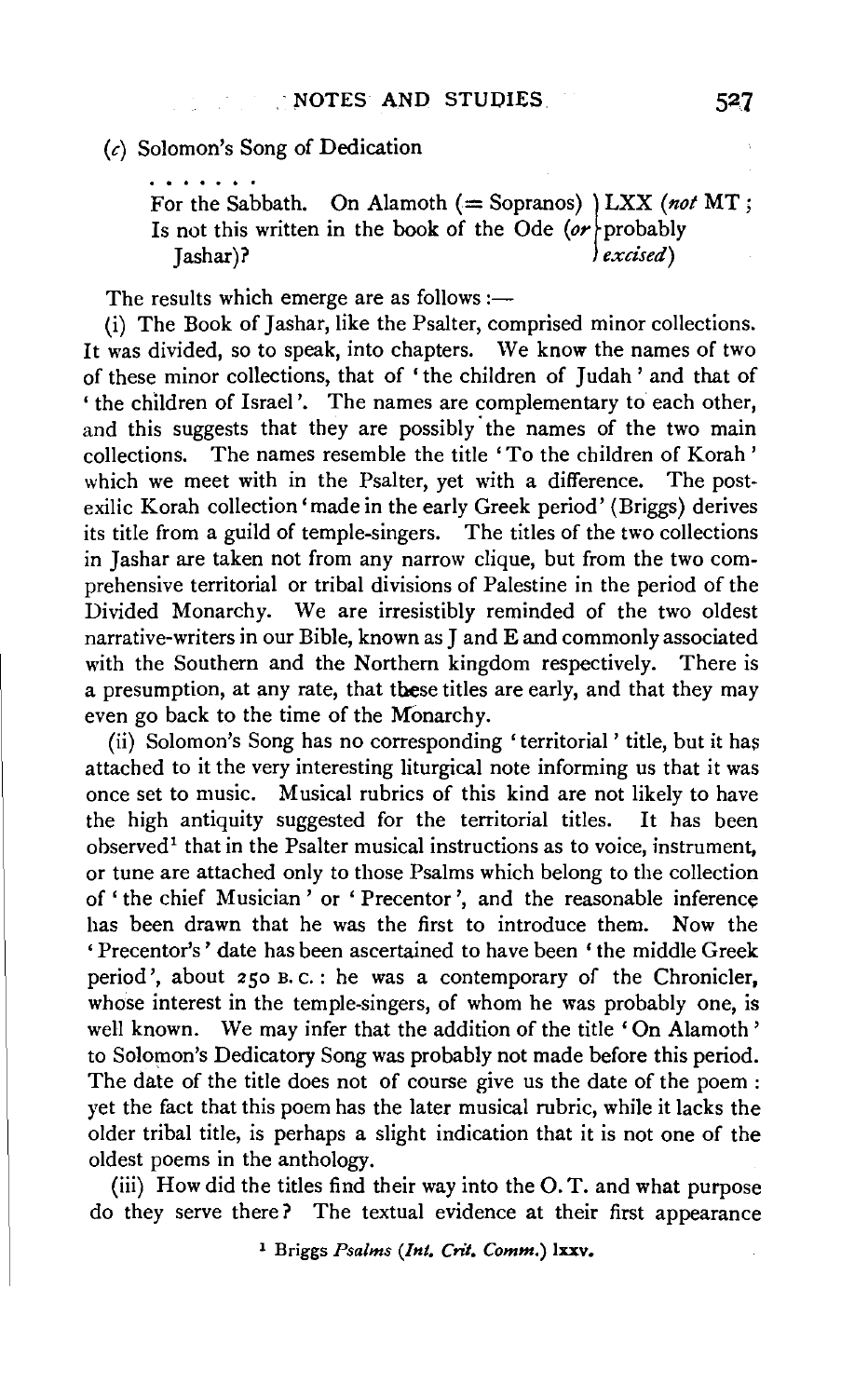,{i.e. their absence from the LXX of Joshua) suggests that the added words are a gloss ; the same impression is made by the title to the Dirge, which interrupts the narrative : there too we see, in the MT, the earlier gloss taking on an accretion. In  $\alpha$  Kingdoms there is a difference, in that, while in the previous extracts the gloss is restricted to the titles, here the whole excerpt, including the introductory and closing words, appears from the context to be a gloss, though an ancient one.1 The titles, with in one case the canto itself, are therefore marginal notes which have crept into the text. What more natural explanation of their presence in the margin than that they are references, as it were, to book, chapter, and verse *('Vide* Jashar . . .')? The glosses as such have long since disappeared, and we have no criterion of handwriting to tell us anything of their writer or writers : yet it does not seem improbable that we owe these precise and scholarly references, framed on the same pattern, to one and the same person, some ancient student of the later historical books, the rolls of which may have occupied one box<sup>2</sup> in his library. We may even venture to go further and assign an approximate date to the glossator. The glosses were absent when Joshua was translated into Greek (towards the end of the third century B. c.), they had found their way into the text when the first partial Greek version of the :Books of Kingdoms appeared (probably in the latter half of the second century B. c.). We may conjecture then that it was at some time between 200 and 150 B. c. that this early student recorded in the margins of his Bible the fact that these poems, one of which he copied out himself, were to be found in another roll to which he had access, and, to facilitate future reference, added the exact titles under which the passages might be found in the Song-book. One such student we know of who would meet the conditions, one of whom his grandson tells us that 'my grandfather Jesus, having much given himself to the reading of the law, and the prophets, and the other books of our fathers ( $\tau$  $\hat{\omega}$ v  $\partial \lambda \lambda \omega \nu$   $\pi a \tau \rho \omega \nu$   $\beta t \beta \lambda \omega \nu$ , and having gained great familiarity therein, was drawn on also himself to write somewhat .. .', one who includes in his category of famous men 'such as sought out musical tunes and set forth verses in writing', himself perhaps one of the 'rich men furnished with ability, living peaceably in their habitations'.<sup>3</sup>

However this may be, these titles have added to our knowledge of

<sup>1</sup> This is suggested by the immediately succeeding *v*. 54 Kal εγένετο ώs συνετέλεσεν Σαλ. προσευχόμενοs πρόs Κύριον όλην την προσευχήν και την δέησιν ταύτην, which refers back to the long prayer ending at  $53^a$  (see  $5^a$   $\tau\eta\nu$   $\delta\eta\sigma\nu$ ) without any allusion to the Song.

2 Swete *Introduction to 0. T.* 225.

<sup>8</sup> Sirach *prol.*, xliv 5 f. It has been suggested that the praises of famous men in Sir. xliv-1 are imitations or paraphrases of odes in the book of Jashar *(Speaker's Comm,* ii 55).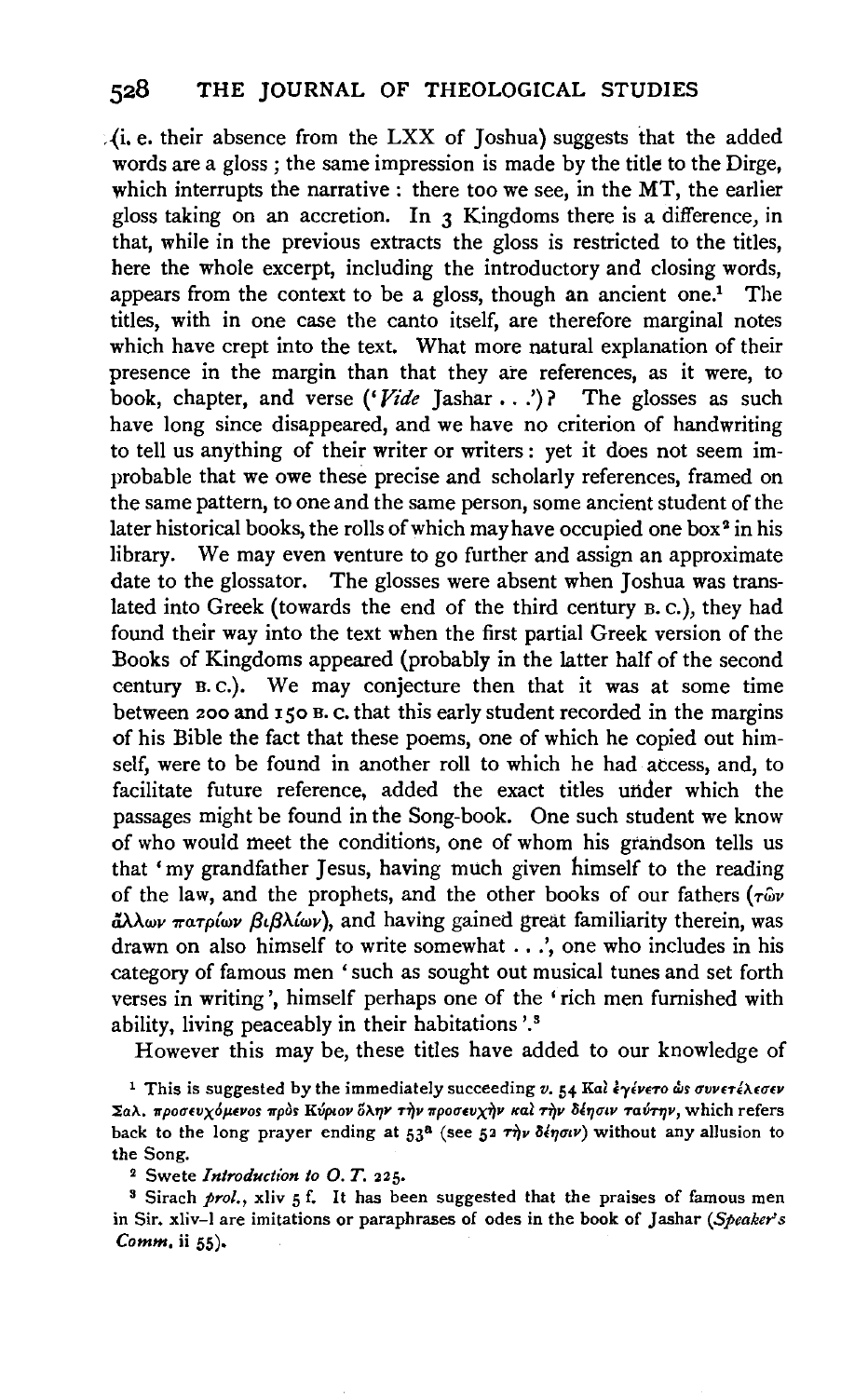the book of Jashar and seem to give us glimpses of three stages in its history. First comes the gathering together of the songs of the Northern and Southern Kingdoms respectively, afterwards combined into a single national anthology,<sup>1</sup> possibly at the time when the two early prose narratives of the national history (J and E) were also being welded together (circa  $650$  B. c.,<sup>2</sup> or perhaps a century later).<sup>3</sup> The collection grows, and in the time of the Chronicler (300-250 B.C.) one at least of the songs has been set to music and designed for liturgical use, if not actually used, in the services of temple or synagogue. A century later the Song-book, with headings to its constituent poems like those in our Psalter, was still accessible to a student whose extracts from it have enabled us to read something of its earlier history. In his day copies must have been scarce, since early in the Christian era the book of Jashar was unknown, and Rabbis could identify it with the Pentateuch or some part of it.

#### III.

Reverting to Solomon's Song, if we cannot hope to reconstruct all the details with certainty, the stanza must have appeared in some such form as on p. 525 when it received its *imprimatur* as suitable for liturgical use. Several considerations, however, combine to arouse suspicions that this may not have been quite the oldest form and that the ascription to Solomon was an afterthought and not the intention of the poet. We see the process of editorial revision going on under our eyes in the extant documents *4* and we have no ground for assuming that they exhibit its earliest stages. The post-exilic  $\Psi$  cxxvii 'Except the Lord build the house' has also, as the title shews, been interpreted as a speech of Solomon at the dedication of the Temple: have we any reason to suppose that the ascription of our fragment to Solomon is more accurate? The considerations to which I shall briefly allude have reference to the language of the stanza, the Massoretic edition of it and the characteristics of the book of Jashar, so far as they can be inferred from the two other certain fragments which have survived.

As regards the language, we note first the address to the sun. The poet may have merely intended to appeal to the sun to witness its discomfiture and obscuration by the greater glory of Jahwe descending to earth. But the prominent position assigned to the sun suggests that the whole stanza, the third line as well as the first, may originally have referred to it. This impression is strengthened by a quite possible·

VOL. XI. Mm

<sup>&</sup>lt;sup>1</sup>  $\frac{1}{2}$   $\frac{1}{2}$   $\frac{1}{2}$   $\frac{1}{2}$   $\frac{1}{2}$   $\frac{1}{2}$   $\frac{1}{2}$   $\frac{1}{2}$   $\frac{1}{2}$   $\frac{1}{2}$   $\frac{1}{2}$   $\frac{1}{2}$   $\frac{1}{2}$   $\frac{1}{2}$   $\frac{1}{2}$   $\frac{1}{2}$   $\frac{1}{2}$   $\frac{1}{2}$   $\frac{1}{2}$   $\frac{1}{2}$   $\frac{1}{2}$   $\frac{1}{2$ plaric gloss in Jos. x 13 cod. G.<br><sup>2</sup> Carpenter and Harford *Composition of the Hexateuch* 335: cf. Driver *LOT*<sup>2</sup>

<sup>116</sup> ff. • Prof. Kennett in *Camh. Biblical Essays* 99-104.

<sup>•</sup> It has advanced a little further in 2 Chron. vi I f.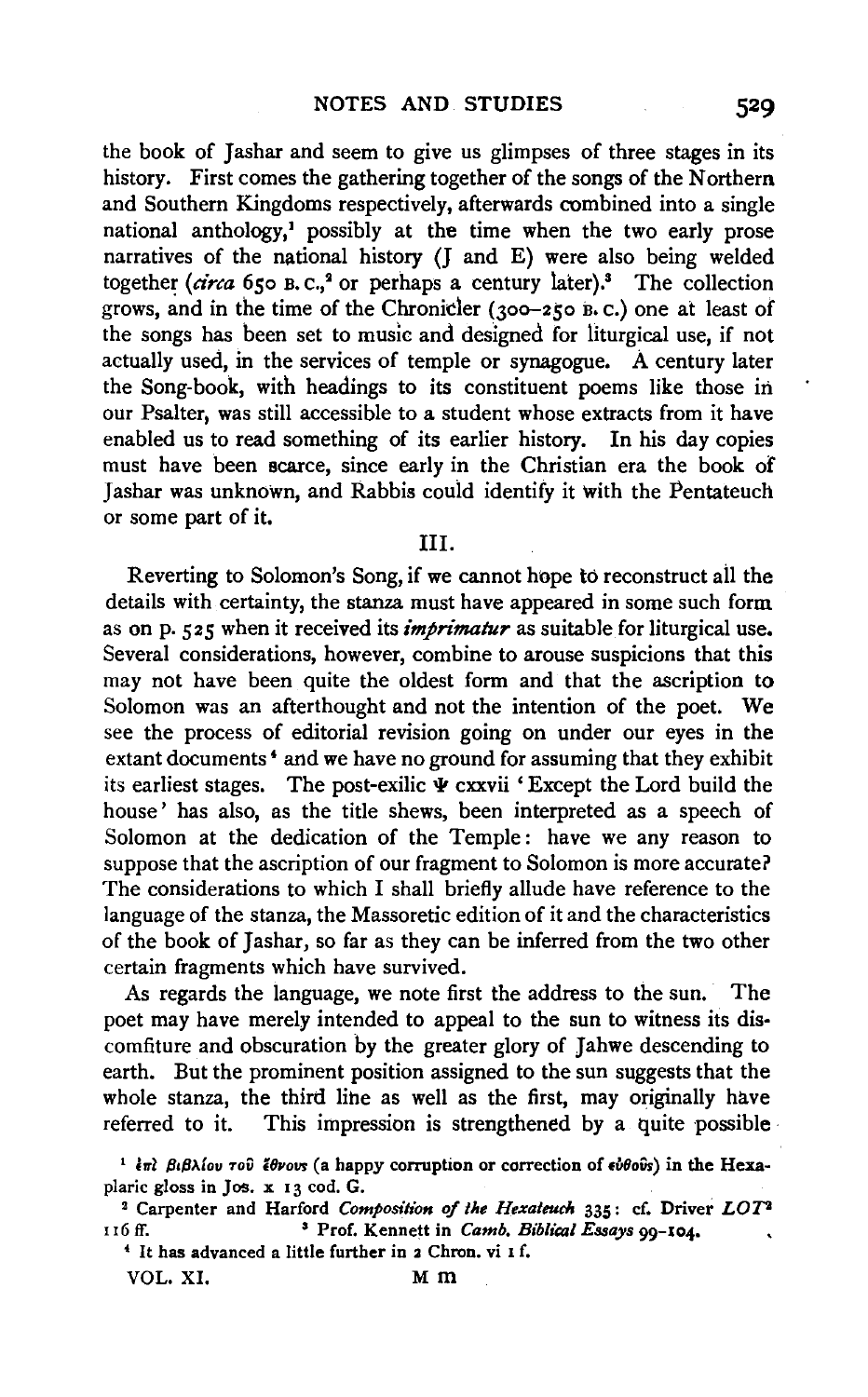#### 530 THE JOURNAL OF THEOLOGICAL STUDIES

interpretation of the first two lines, indeed the one which first commended itself to me $:=$ 

The sun of glory is obscured  $1$  in the heavens,

'Jahwe hath said He will dwell in thick darkness.'

Such an interpretation calls up a picture of a solar eclipse or obscura-<br>tion. The third line presents difficulties, but two points in it are in The third line presents difficulties, but two points in it are in of the explanation that the sun is the deity addressed. The favour of the explanation that the sun is the deity addressed. turning of the speaker to Jahwe in this line involves a rather abrupt transition, and it adds to the consistency of the canto if we identify 'thee ' of this line with Shemesh of the first. The rare and obscure word <sup>5</sup>! (LXX  $\epsilon_{K\pi\rho\epsilon\pi\hat{\eta}}$ ) is, in one of the three other O. T. passages <sup>2</sup> where it occurs, used of the lofty abode or station in the sky of sun and moon: 'Sun (and) moon stood still in their habitation' (גבלה, LXX  $\tau$  $\tau d \xi \epsilon \iota$ : Hab. iii 11). The difficulty lies in the building metaphor. Is it permissible to suppose that a Jewish worshipper in primitive times imploring the eclipsed or obscured sun to shine once more would ask him to build his heavenly house-his Beth-shemesh-or to assert that he had built such a house for him? We know too little of Hebrew folk-lore to answer this. The nearest Hebrew parallel is  $\psi$  xix (5) 4, the original of which probably ran 'Shemesh has set up his tent'.<sup>3</sup> Reference may incidentally be made to the 'stations for the great gods' in the Babylonian account of the creation and to the Greek astrological use of otwos and oikodeanorms.

The Massoretic manipulation of the canto requires explanation. The editors have suppressed  $(1)$  the reference to the sun,  $(2)$  the mention of the book of Jashar. For what reason? Partly, no doubt, because the orthodoxy of the Song-book as a whole was suspected and because this extract in particular in its first line seemed to come perilously near to sun-worship or to be capable of such a construction being put upon it. The suspicion in this case may have been groundless, but at least it was felt. Biblical editors and translators were on their guard against

<sup>1</sup> Or 'Sun, (thy) glory is obscured'. We must assume a Qal form of the verb ( $19$ ), which does not occur in the O.T. The occurrence in a primitive poem of a form unrepresented elsewhere is not surprising; its rarity would partly account for its misinterpretation. The Oxford Lexicon quotes,  $s. v. \sqrt{\frac{dy}{dy}}$ , an Arabic  $equivalent = 'to be hidden', and of the sun 'to set'.$ 

<sup>2</sup> In Isa. lxiii 15 it is used of God's abode in the sky, 'Look down from heaven and behold from the habitation  $(2)$ : of thy holiness and of thy glory'. In  $\Psi$  xlix 15 (14) the text is uncertain. 'The prayer of Habakkuk' offers the nearest parallels to the Jashar fragment: it belonged to' the Precentor's' collection and probably therefore once stood in the Psalter, from which it was afterwards relegated to the book of Habakkuk. It may originally have stood in the Song-book.

<sup>3</sup> Briggs *Psalms (Int. Crit. Comm.*) i. 167. The LXX reading (xviii 6<sup>a</sup>) is curious, appearing to represent the sun as the abode of God.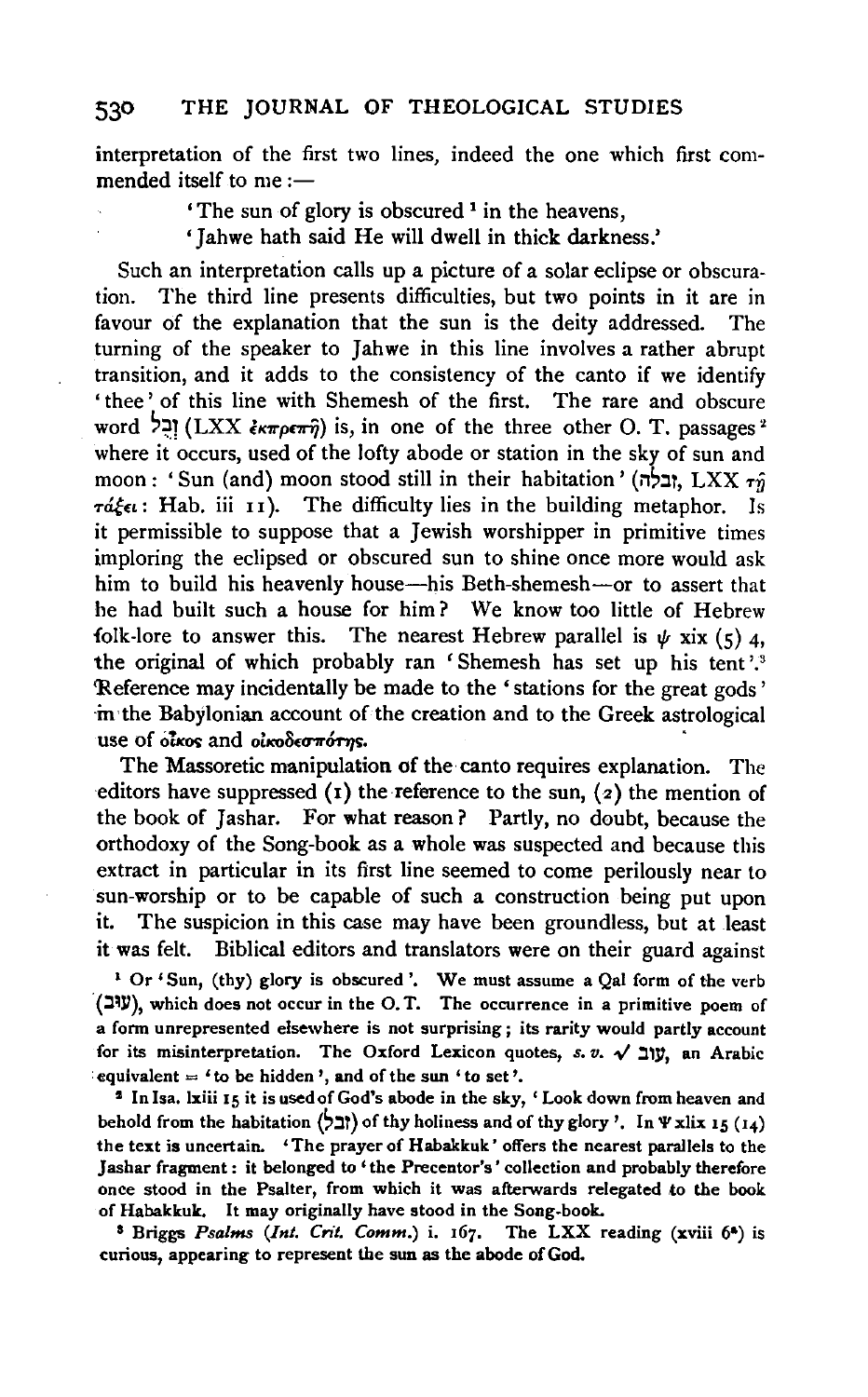this insidious peril and were apt to omit or paraphrase suspicious passages where the sun was placed in juxtaposition or comparison with Jahwe. Sometimes a real relic of sun-worship has thus been obliterated ( $\Psi$  xix is the clearest instance 1 ), sometimes excessive scrupulousness has caused the alteration of an innocuous comparison, as when the LXX translators scented danger in  $\Psi$  lxxxiv (lxxxiii) 12 (11) 'For the Lord God is a sun and shield' and freely paraphrased or *ilhov*<sup>2</sup> kal *dhiftear dyara* Kvpios  $\delta$   $\theta$ cós.

Lastly, we may gather from the two other relics of the Jashar book at least one characteristic of its contents. It has often been remarked that the Lament over Saul and Jonathan contains no religious allusion whatever. The allusions are to nature, to the heights, the mountains of Gilboa, the dew, the rain. This suggests that the poems in the old Hebrew Song-book were of a semi-pagan character. If they reflected any religious or superstitious feeling, this is likely to have been of a primitive kind in which nature-worship and Jahwe-worship were not regarded as incompatible. These remarks are borne out by the fragment in Joshua (x 12 f) which in its original form probably ran<sup>3</sup>:—

- 'Sun, stand thou still upon Gibeon,
- ' And thou, Moon, in the valley of Aijalon,
- 'Until Jahwe bath avenged Himself of His enemies.'

Jahwe is here placed beside Shemesh, the sun-god, or rather, it would seem, given a subordinate rôle : He appears to need the sunlight to defeat His enemies. (Similarly in our fragment the sun gives light to Jahwe and its eclipse causes Him to dwell in darkness.) In the poem it is not Jahwe but Joshua who commands the sun to stand stiH, though the narrator naturally attributes the miracle to Jahwe  $(v. 14)$ . We note, however, a second characteristic of the three fragments, viz. that they are all associated with great events in the national history. But was this always so? Did the book of Jashar contain nothing but songs commemorating the deeds of heroes ? The Lament over Saul and Jonathan is unquestionably what it professes to be-the commemoration of a historical or supposed historical incident. The fragment in Joshua is not so obviously and inseparably linked to the

<sup>1</sup> Briggs *op. cit.* 

2 Possibly corrupted from, more probably selected owing to its resemblance to,  $\tilde{\eta}$ as a Divine title (Dt. xxxii 4, &c.) והצור 'the Rock' as a Divine title (Dt. xxxii 4, &c.) was similarly avoided in the LXX : fear of idolatry was in this case the motive.

s The third line in the MT 'And the sun stood still and the moon stayed' reads like a prosaic addition. In the last line the LXX has  $\delta$   $\theta \epsilon$ os, which no doubt represents an original יהוה as in  $v$ . **I2<sup>a</sup>** and often in this book (the late Dr Redpath in *].T.S.* vii 6o7). The Massoretes, finding objection in the subordinate position assigned to Jahwe, characteristically altered the Divine Name to 'the nation'.